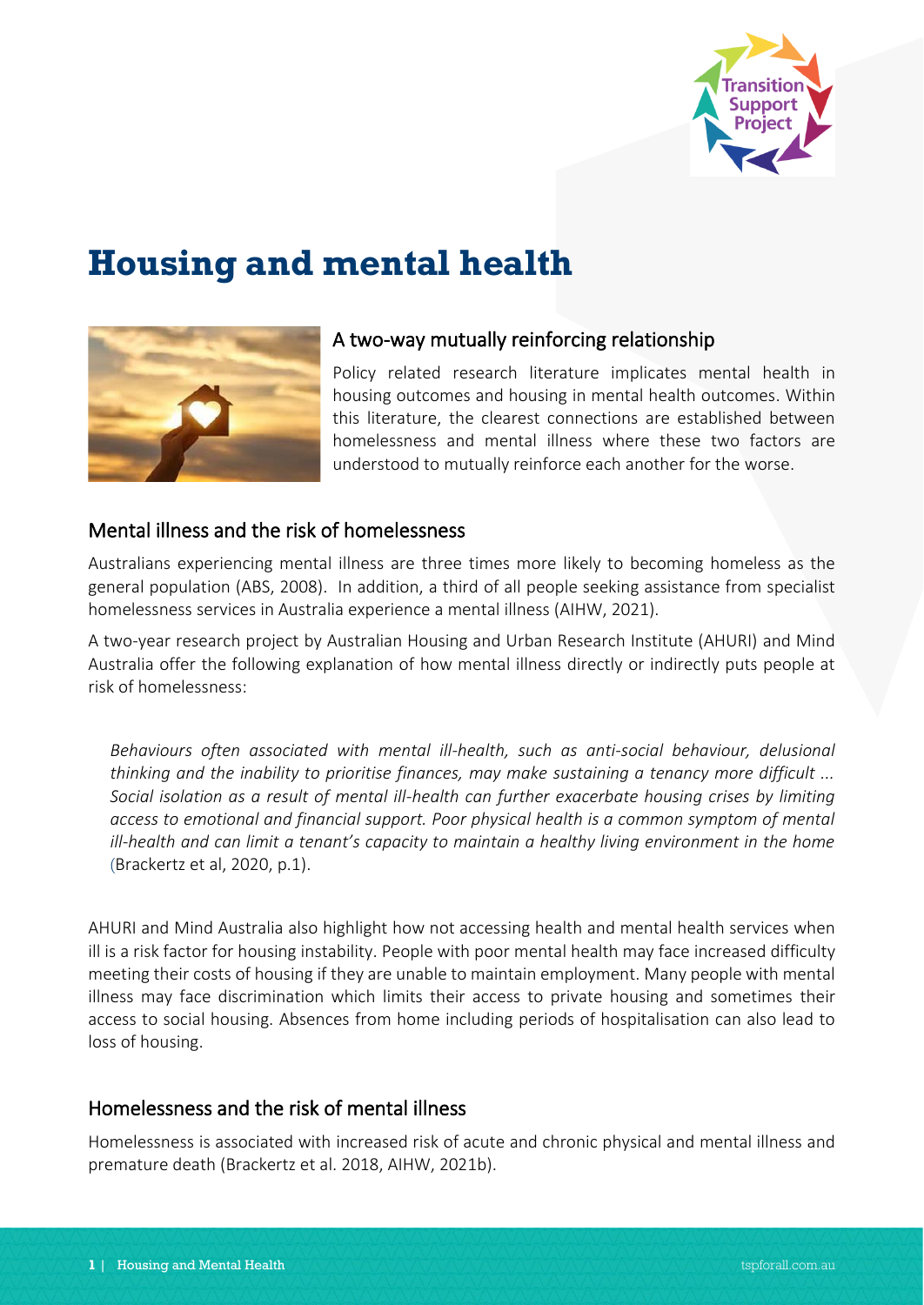

Living in unsafe and insecure circumstances such as on the street or couch surfing are understood to exacerbate people's risk and experience of trauma and psychological distress and hypervigilance.

In addition, homelessness contributes to poor mental and physical health outcomes through associated increased substance use, an inability to access mental health and other services and employment and experience of violence and relationship difficulties(Brackertz et al, 2018, 2020, Hail-James et al, 2021).

## The role of housing in wellbeing and mental health recovery

The World Health Organization's *Social determinants of Mental Health* (WHO, 2014) and its *Housing and health guidelines* (WHO, 2018) and the AHURI and Mind Australia (2020) research project all highlight the role of housing in wellbeing and mental health recovery. The later project emphasises the critical need for housing which is safe, secure, affordable and appropriate (Brackertz et al, 2020).

Safe housing provides psychological as well as physical safety because private living space enables a sense of personal control and ease (Padget, 2007).

Secure housing provides security of tenure. Within the Australian housing system, private rental runs the risk of forced mobility, a recognized risk to mental health (Singh et al, 2019, Alidoust & Huang, 2021, Arundel et al, 2021).

Affordable housing is measured by the ratio of housing costs to gross income (AIHW, 2021a). Households are considered in housing stress when they spend more than 30% of their gross income on housing costs and they are in lowest 40 per cent of income earners (ABS 2019 in AIHW 2021a). Low-income private renters are at greatest risk of housing stress. The research shows that increased housing costs are associated with declining mental health for low-income renters and people with poor mental health due to extra financial worries and constraints on their social life and recreational opportunities (Kraindler, 2018, Baker et el, 2020, Arundel et al, 2021).

Appropriate housing meets building and environmental health standards (Pholeros et al, 1993) with facilities to wash, clean, eat, sleep in a structurally sound dwelling (ABS, 2012). It is not overcrowded, a risk factor for psychological distress, alcohol abuse, and in extreme cases, child abuse (WHO, 2018, Cant et al, 2019). It is thermally comfortable and physically accessible (WHO, 2018, Brackertz et al, 2020, Alidoust & Huang, 2021). In addition, it is situated in neighbourhoods which feel safe and are accessible to transport, services, employment and social networks (Brackertz et al, 2020).

In the context of this understanding, the additional funding within the service navigation measure to specifically address the housing needs of psychosocial disability within each PHN region recognises the role of housing as an important mental health intervention. Additionally, and more specifically, the dimensions of housing need described above can be seen as useful prompts in assessing individual housing need and the suitability of available housing options.